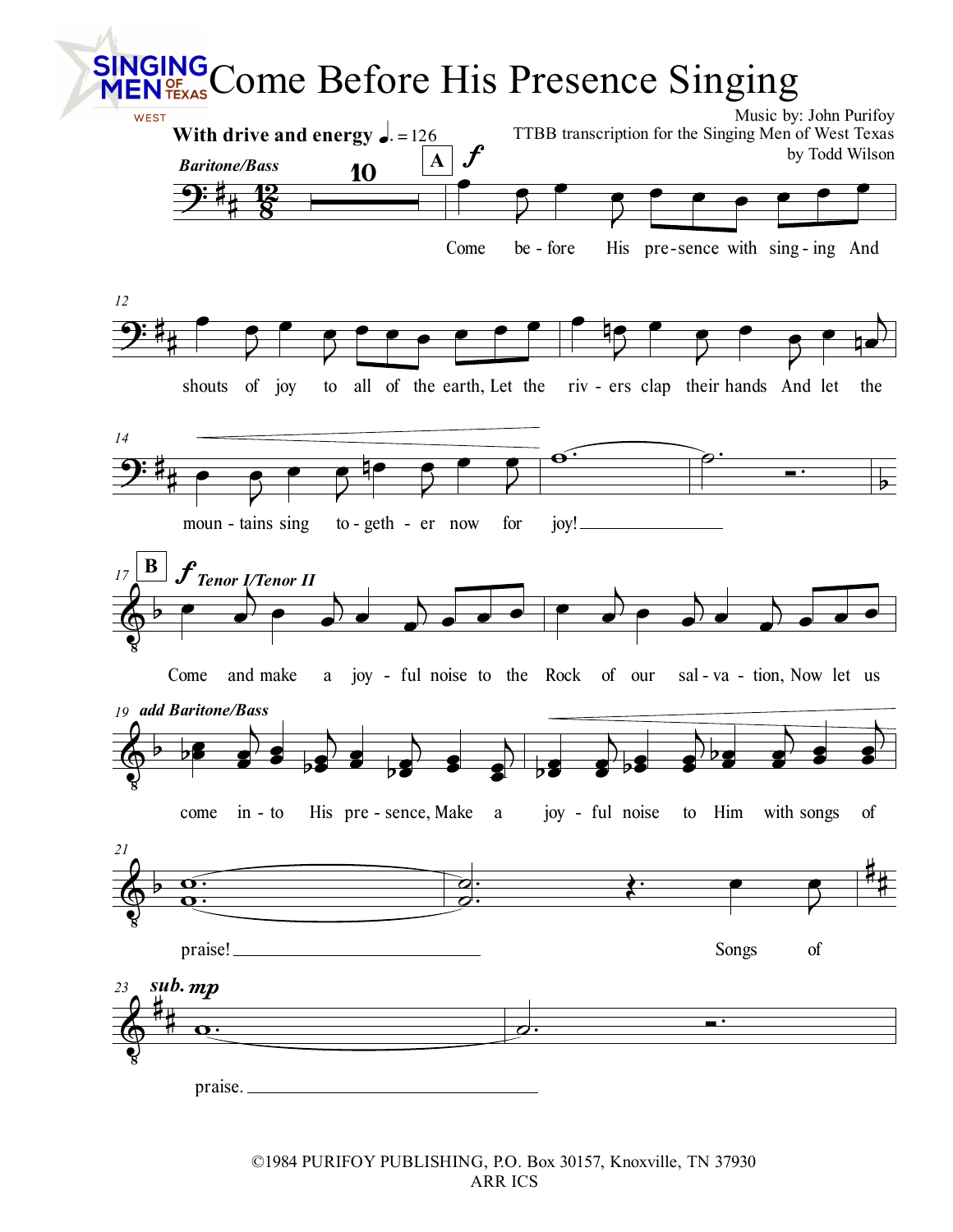

Come be-fore His pre-sence with sing-ing And shouts of joy to all of the earth, Let the







let the moun-tains sing,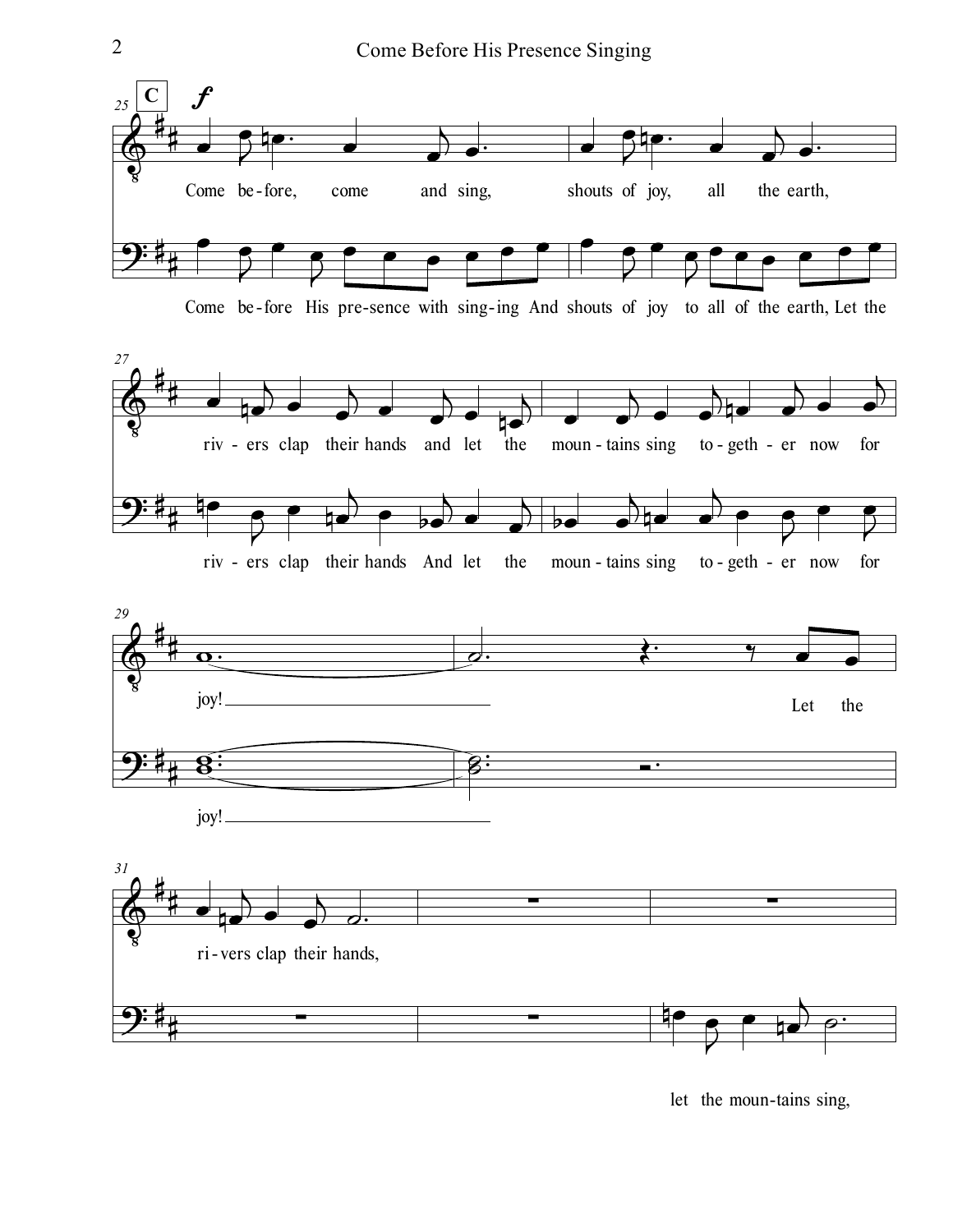